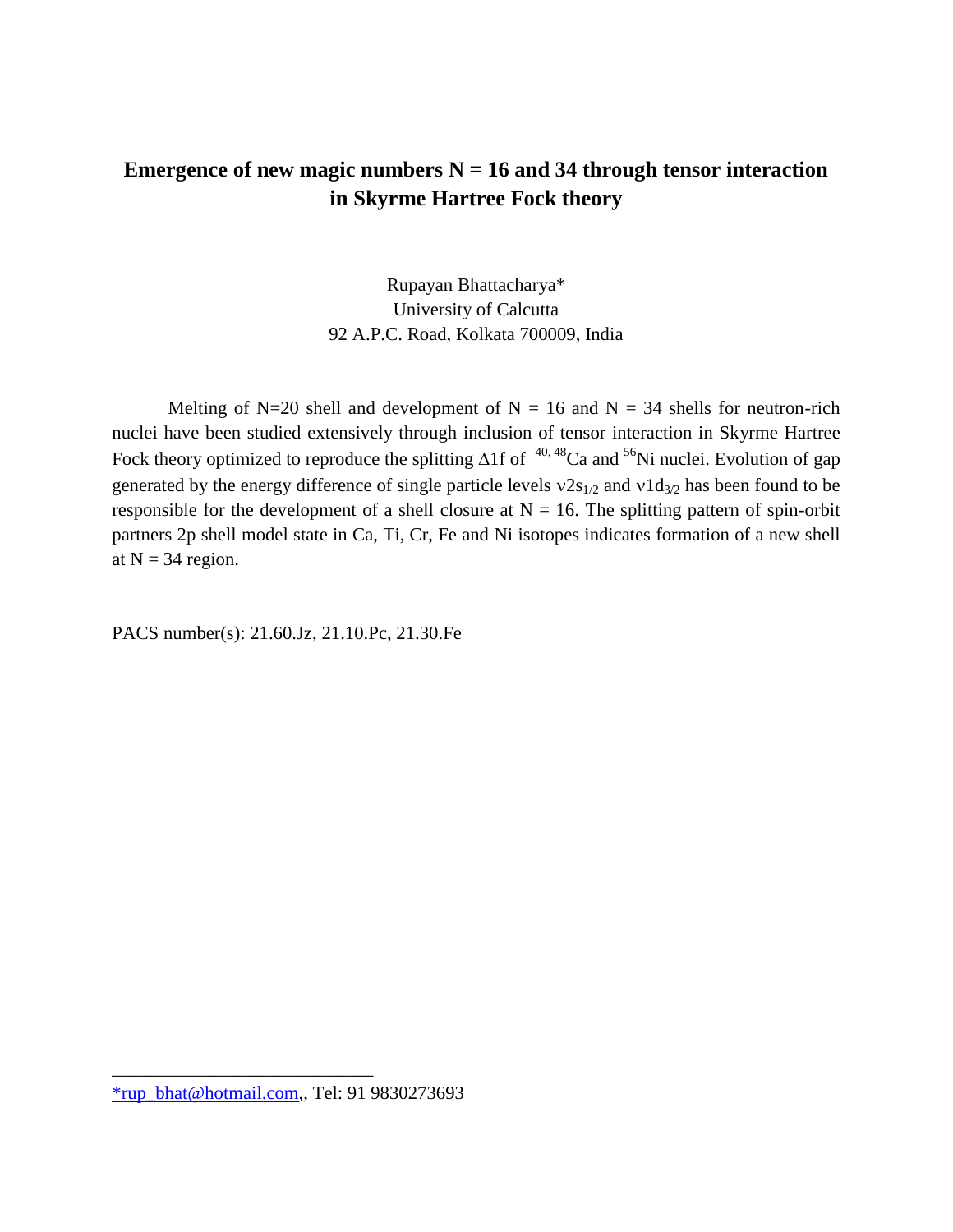#### **I. INTRODUCTION**

The existence of magic numbers characterizes the shell structure of atomic nuclei. Reproduction of magic numbers [1] after introduction of a spin-orbit interaction was a great achievement from the point view of theoretical nuclear physics. All the properties related to shell closure are relevant to beta-stable nuclei found in the Segre chart. But as one approaches dripline, there are dramatic changes in shifting and regrouping of single particle levels producing new values of magic numbers. New areas of magicity appear while conventional shell closures melt away. The study of exotic nuclei with completely different N/Z ratios from the nuclei of established beta stable region poses an interesting challenge to nuclear structure physics. The experimental signatures of magic numbers are indicated by relatively high energy of the first excited state and a quite small  $\overline{B(E2,2^+ \rightarrow 0^+_{gs})}$  value in some even-even nuclei. There is another parameter which provides a pointer to magic nuclei, viz., "shell gap" which is the energy difference between the last hole state below the Fermi surface and first particle state above the Fermi surface of the nucleus under consideration. Change in the number of protons (-neutrons) in the atomic nucleus changes the energy of the single particle states, and, consequently, the size of the shell gaps also alters due to the interaction between protons and neutrons lying in different orbitals. Otsuka *et al.* [2-4] have pointed out the possible role of the monopole component of the nucleon-nucleon interaction in determining the magnitude of the change. A dramatic shift of the single particle energies is predicted as one moves from  ${}^{30}Si$  to  ${}^{24}O$  due to the strong tensor interaction between the  $d_{5/2}$  protons and the  $d_{3/2}$  neutrons [2]. Disappearance of N=20 shell and development of N=16 shell for neutron-rich nuclei have been studied extensively from different experimental aspects [5-7]. Abrupt ending of the chain of oxygen isotopes at  $A = 24$  (N = 16) and existence of a longer chain of Flourine isotopes up to  $A = 31$  is believed to be the result of a large shell gap generated by the energy difference of single particle levels  $v2s_{1/2}$  and  $v1d_{3/2}$ . Recently Tshoo et al [5] have investigated the unbound excited states of neutron-rich  $^{24}O$  via proton inelastic scattering in inverse kinematics. The excitation energy of the first excited state was determined to be 4.65  $\pm$  0.14 MeV, and the spin parity was assigned  $J^{\pi} = 2^{+}$ . In addition, a relatively small  $\beta_2$  parameter was determined (0.15  $\pm$  0.04), indicative of the spherical character of <sup>24</sup>O and the large shell gap at N = 16. The low-lying level structure of <sup>24</sup>O was studied via proton knockout from <sup>26</sup>F by Hoffman et al. [6]. They reported a higher excitation energy (E = 4.72 MeV) for the first excited state of <sup>24</sup>O than that of <sup>22</sup>O (E = 3.20 MeV) [7]. Elekes et al [8] have measured neutron single particle energies in <sup>23</sup>O using the <sup>22</sup>O(d, p)<sup>23</sup>O  $\rightarrow$  <sup>22</sup>O + *n* process. The energies of the resonant states have been deduced to be 4.00(2) MeV and 5.30(4) MeV. The measured 4.0 MeV energy difference between the  $2s_{1/2}$  and  $1d_{3/2}$  states gives the size of the  $N = 16$  shell gap which is in agreement with the recent USD05 ("universal" sd from 2005) shell model calculation, and is large enough to explain the unbound nature of the oxygen isotopes heavier than  $A = 24$ . Fernandez-Dominguez et al have shown from the spectroscopic study of 21O that the large energy difference obtained between the 3/2+ and 1/2+ states indicates the emergence of the  $N = 16$  shell gap estimated to be 5.1 (11) MeV.

This oxygen anomaly could not be reproduced by shell model calculations. Otsuka et al [2-4] have shown that inclusion of 3N force instead of NN interaction produces the neutron dripline at <sup>24</sup>O correctly. Based on surveys of the neutron separation energies  $S_n$  and the interaction cross sections  $\sigma_t$  for the neutron-rich p-sd and the sd shell region Ozawa et al [9] have shown the creation of a new magic number at  $N = 16$ . From results obtained with a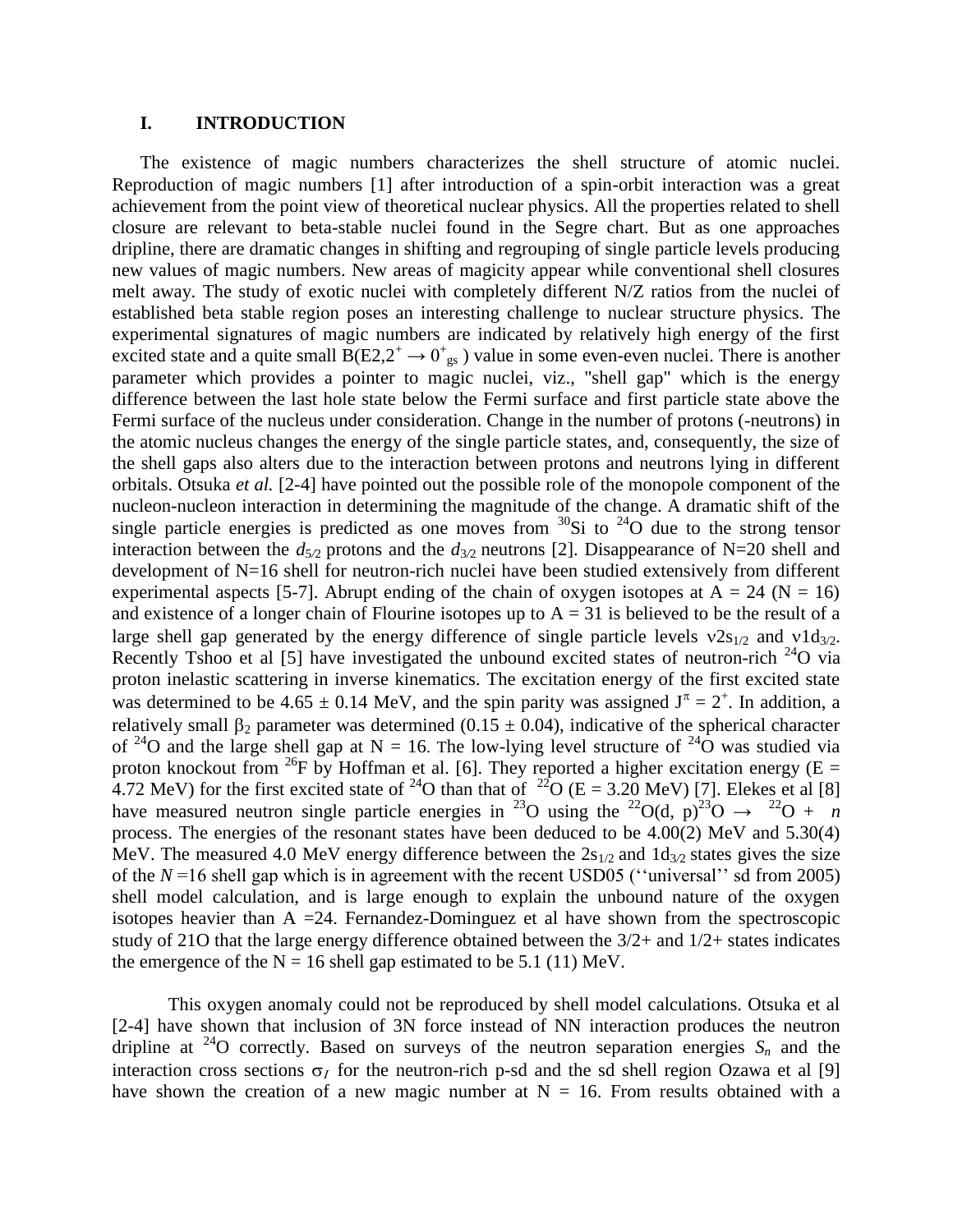phenomenological one-boson exchange potential (OBEP) two-body interaction Brown and Richter [10] have shown the emergence of shell closure at neutron number 16. They have also emphasized the failure of reproduction of neutron number dependence of single particle energies by conventional H-F models.

Evolution of shell structures of the neutron-rich Ca and Ni nuclei is an interesting topic. Though the conventional magic numbers 28 and 50 remain valid for stable nuclei, the situation changes dramatically for neutron rich unstable nuclei. A new magic number at  $N = 32$  has been indicated by the experiments on  ${}^{52}$ Ca [11-12]. Beta-decay studies of  ${}^{56}$ Cr indicated a possible sub-shell gap at neutron number N=32 [12]. Evidence for a subshell closure at  $N=32$  was seen first in the Ca isotopes, where both the mass [13] and relatively high value of the excitation energy of the first excited  $2^{+}$   $[E(2_{1}^{+})]$  in <sup>52</sup>Ca [14] suggested added stability. However, systematic data for isotopes beyond  ${}^{52}$ Ca are unavailable, and the appearance of a subshell gap at *N*=32 was reinforced by the proton shell closure at  $Z=20$  as shown by Tondeur [15]. The value  $E(2_1^+)$ =1007 keV of  ${}^{56}Cr_{32}$  is more than 100 keV above that observed in neighbors  ${}^{54,58}Cr$ .

The systematic behaviour of  $E(4_1^+)$  / $E(2_1^+)$  in the Cr isotopes is also suggestive of a subshell closure at  $N=32$  [16]. Liddick et al [17] have shown a subshell closure at  $N=32$  from the systematic variation of  $E(2_1^+)$  along the *N*=32 isotonic chain completed for the  $\pi f_{7/2}$  nuclides with the determination of  $E(2_1^{\text{+}}) = 1495$  keV for <sup>54</sup>Ti [18].

From the intermediate energy Coulomb excitation on  $52-56$ Cr isotopes and absolute  $B(E2,0^+ \rightarrow 2_1^+)$  transition rates measurement Dinca et al [19] confirmed the presence of a subshell closure at neutron number  $N = 32$  in neutron rich nuclei above the doubly closed shell nucleus <sup>48</sup>Ca. Their data did not show any shell closure at  $N = 34$ .

On the theoretical side shell-model calculations using the effective interaction GXPF1 by Honna et al [20] revealed the possibility of sub-shell gaps at neutron numbers  $N=32$  and  $N=34$ . Later Nakada [21] investigated shell structure of the neutron-rich Ca and Ni nuclei by applying the self-consistent Hartree-Fock (HF) calculations with the semi-realistic *NN* interactions which indicated shell closure at  $N = 32$ .

In view of the above evidences it appears that a comprehensive study of formation of shells in neutron rich nuclei around  $N = 20$  and  $N = 28$  is required. In this paper we shall show that inclusion of tensor interaction within the Skyrme-Hartree-Fock approach and optimization of the tensor coupling constants for a good reproduction of spin-orbit splitting of v1f shell model state of  $40,48$ Ca and  $56$ Ni can give us clear signatures of new areas of magicity for exotic nuclei rich with neutrons. Perturbative treatment to include tensor interaction has been avoided as per the suggestion of Bender et al [22] who have discussed about the instabilities involved in the method. The physics of the present approach has been tested exhaustively in the shell evolution across the nuclear chart [23-24].

The organization of the paper is as follows: Mathematical formalism for the work will be developed in section 2. Results will be discussed in section 3. Finally a brief summary of the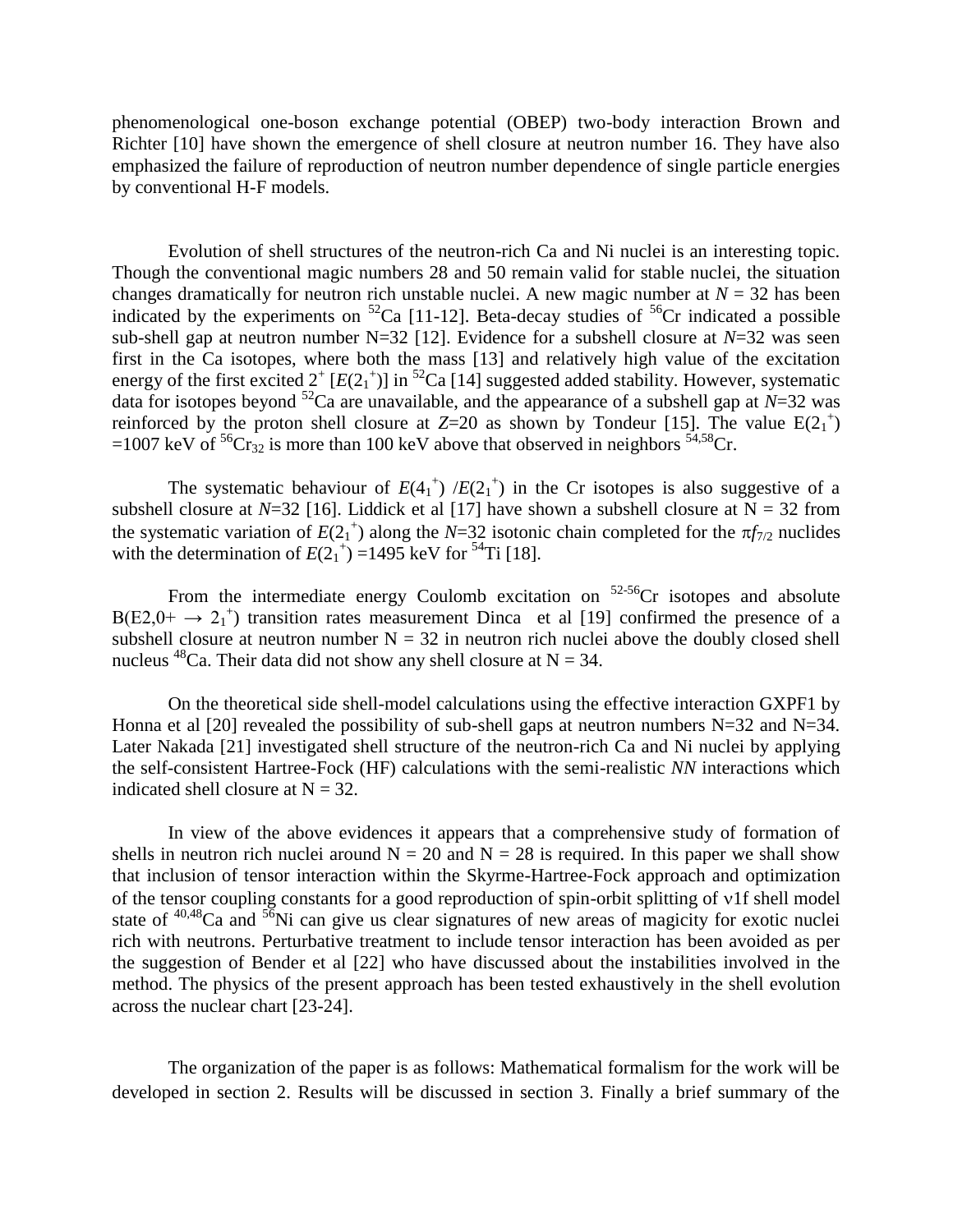work and conclusion will be presented in section 4.

## **II. MATHEMATICAL FORMALISM**

In Hartree-Fock theory the tensor interaction is given by

$$
V_T = \frac{r}{2} \left\{ \begin{bmatrix} (\sigma_1 \cdot k')(\sigma_2 \cdot k') - \frac{1}{3}(\sigma_1 \cdot \sigma_2) k'^2 \\ \delta(r_1 - r_2) \left[ (\sigma_1 \cdot k)(\sigma_2 \cdot k) - \frac{1}{3}(\sigma_1 \cdot \sigma_2) k^2 \right] \end{bmatrix} + U \{ (\sigma_1 \cdot k') \delta(r_1 - r_2) (\sigma_2 \cdot k) - \frac{1}{3}(\sigma_1 \cdot \sigma_2) \times [k' \cdot \delta(r_1 - r_2)k] \} \tag{1}
$$

In order to get the effect of the tensor interaction, the time-even tensor and spin-orbit parts of the energy density function (EDF) is considered,

$$
H_T = C_0^J \mathbf{J}_0^2 + C_1^J \mathbf{J}_1^2 \tag{2}
$$

$$
H_{SO} = C_0^{\ \overline{V} \overline{J}} \rho_0 \nabla \cdot \mathbf{J}_0 + C_I^{\ \overline{V} \overline{J}} \rho_1 \nabla \cdot \mathbf{J}_1 , \qquad (3)
$$

where

$$
J^2 = \sum_{\rho \sigma} J_{\rho \sigma}^2
$$
, and (4)

$$
J_{\rho\sigma} = \frac{1}{3} J^{(0)} \delta_{\rho\sigma} + \frac{1}{2} \varepsilon_{\rho\sigma\tau} J_{\tau} + J_{\rho\sigma}^{(2)} \tag{5}
$$

If spherical symmetry is imposed, the scalar part  $J^{(0)}$  and symmetric-tensor part  $J^{(2)}_{\rho\sigma}$  of spin-current density vanish and one is left with

$$
H_T = \frac{1}{2} C_0^J J_0^2 (r) + \frac{1}{2} C_1^J J_1^2 (r)
$$
 (6)

$$
H_{SO} = -C_0^{\ \nabla J} \ J_0 \ (\mathbf{r}) \ \frac{d\rho_0}{dr} \ - \ C_1^{\ \nabla J} J_1 \ (\mathbf{r}) \ \frac{d\rho_1}{dr} \tag{7}
$$

Here  $C_0^J$ ,  $C_I^J$  and  $C_I^{\nabla J}$  are tensor coupling constants. The form of the spin-orbit potential is given by

$$
V_{SO}^{q} = \frac{1}{2r} \left\{ \left( C_{0}^{J} - C_{1}^{J} \right) J_{0}(r) + 2C_{1}^{J} J_{q}(r) - \left( C_{0}^{\nabla J} - C_{1}^{\nabla J} \right) \frac{d\rho_{0}}{dr} - 2C_{1}^{\nabla J} \frac{d\rho_{q}}{dr} \right\} \mathbf{L} \cdot \mathbf{S}
$$
(8)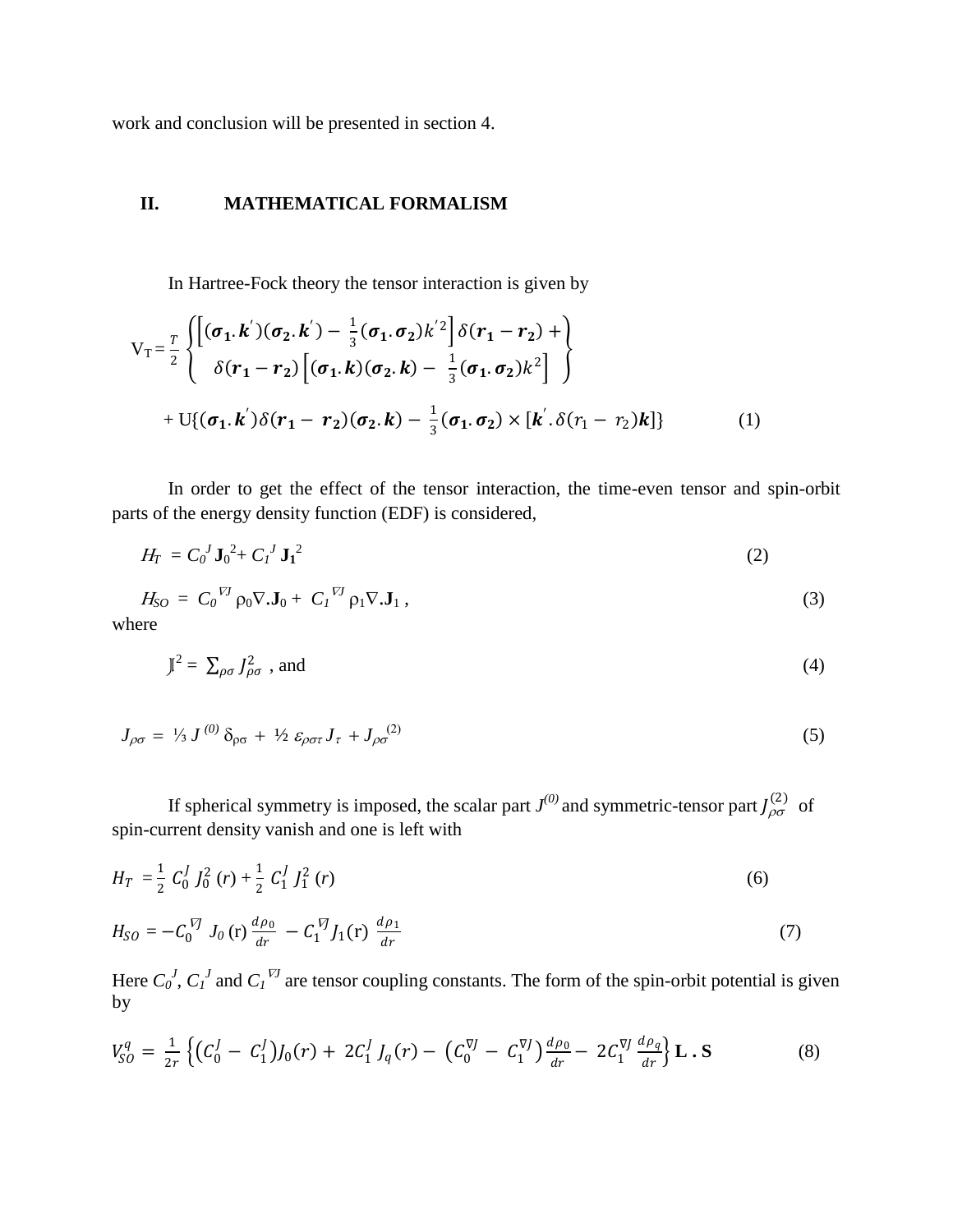Lesinski et al [25] have shown that the structure of the tensor part of the EDF can be recast as

$$
H_T = \frac{1}{2} \alpha (\mathbf{J}_n^2 + \mathbf{J}_p^2) + \beta \mathbf{J}_n \cdot \mathbf{J}_p
$$
\n(9)

where

$$
\alpha = C_0^J + C_1^J, \quad \beta = C_0^J - C_1^J \tag{10}
$$

In terms of these new coefficients the spin-orbit potential component is given by

$$
V_{s.o.}^q = \frac{w_o}{2r} \left( 2 \frac{d\rho_q}{dr} + \frac{d\rho_q}{dr} \right) + \left( \alpha \frac{I_q}{r} + \beta \frac{I_q}{r} \right) \tag{11}
$$

where  $J_{q(q')}(r)$  is the proton or neutron spin-orbit density defined as

$$
J_{q(q')}(r) = \frac{1}{4\pi r^3} \sum_{i} v_i^2 (2j+1) \left[ j_i(j_i+1) - l_i(l_i+1) - \frac{3}{4} \right] R_i^2(r) \tag{12}
$$

In this expression q stands for neutrons(protons) and q' for protons(neutrons), and  $i = n, l, j$  runs over all states having the given  $q(q')$  and  $R_i(r)$  is the radial part of the wave function.  $v_i^2$  is the BCS occupation probability of each orbital and

$$
C_0^{\nabla J} = -\frac{3}{4} W_0 \tag{13}
$$

The spin-orbit current  $J_q$  shows shell effect giving strong fluctuations and it gives essentially no contribution for the spin-saturated cases where all spin-orbit partners are either completely occupied or empty. But the contribution from  $J_q$  increases linearly with the number of particles if only one of the spin-orbit partners  $J_$  or  $J_$  is filled.

In eq.(11)  $\alpha = \alpha_c + \alpha_T$  and  $\beta = \beta_c + \beta_T$ . In terms of the usual Skyrme force parameters one can express

$$
\alpha_{c} = \frac{1}{8}(t_{1} - t_{2}) - \frac{1}{8}(t_{1}x_{1} + t_{2}x_{2})
$$
\n(14)  
\n
$$
\beta_{c} = -\frac{1}{8}(t_{1}x_{1} + t_{2}x_{2})
$$
\n(15)

Expressions for the tensor contributions are

$$
\alpha_{\rm T} = \frac{5}{12} \, \text{U}, \ \beta_{\rm T} = \frac{5}{24} \, (\text{T} + \text{U}), \tag{16}
$$

where the coupling constants T and U denote the strength of the triplet-even and triplet-odd tensor interactions respectively.. According to Stancu et al [26] the optimal parameters of tensor interaction, viz.,  $\alpha_T$  and  $\beta_T$  should be found from a triangle in the two dimensional ( $\alpha_T$ ,  $\beta_T$ ) plane,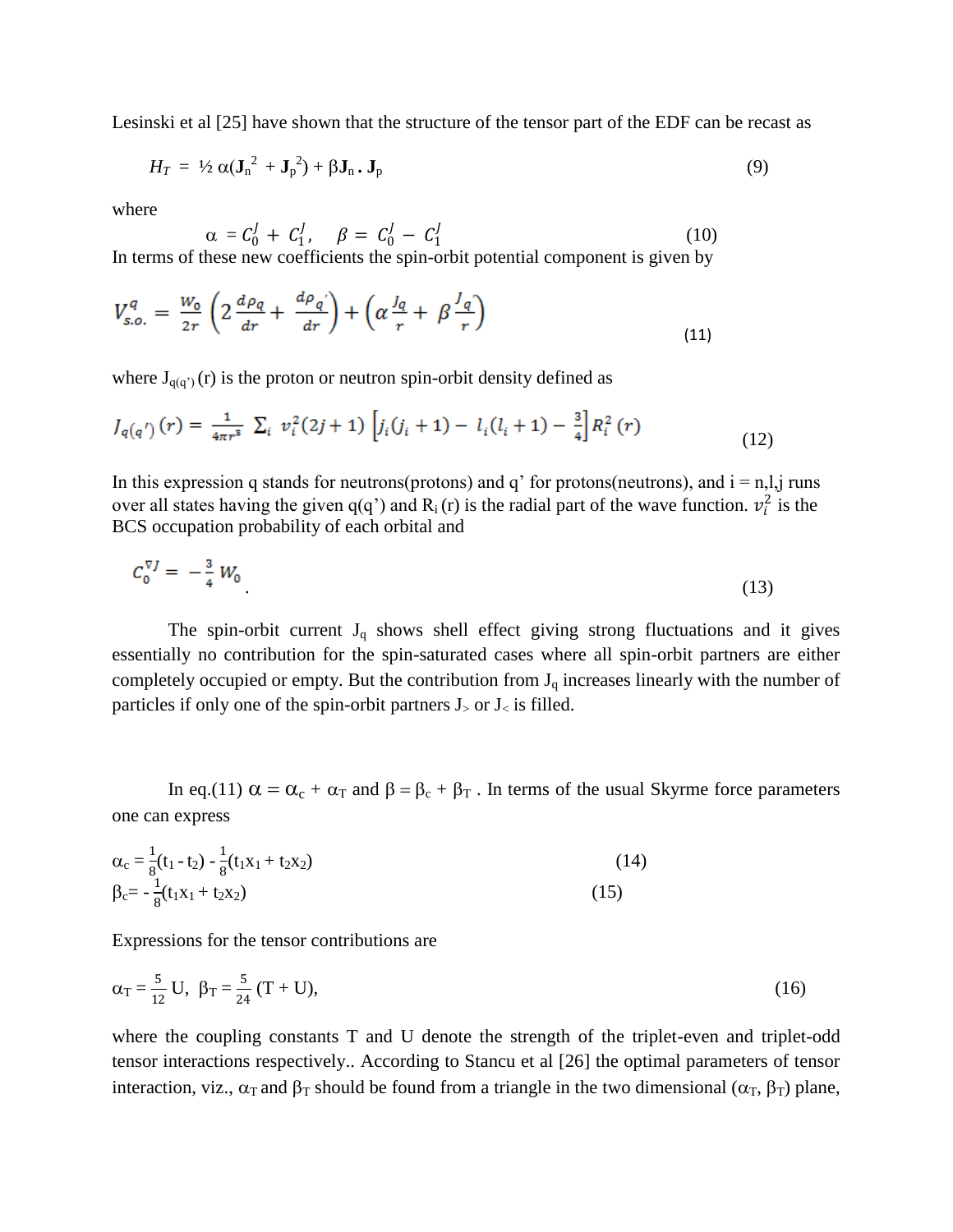lying in the quadrant of negative  $\alpha_T$  and positive  $\beta_T$ . A schematic pairing force has been used through the energy functional

$$
E_{pair} = \sum_{q} G_{q} \left[ \sum_{\beta \in q} \sqrt{w_{\beta} (1 - w_{\beta})} \right]^{2}, \qquad (17)
$$

Where the pairing matrix elements G<sub>q</sub> are constant within each species  $q \in \{\pi, v\}$  and  $w_\beta$  are the occupation probabilities of the shell model states.

Selection of a good force parameter set which correctly reproduce the location of the centroid energies of neutron 1i and proton 1h shell model intruder states of <sup>208</sup>Pb responsible for shell closure was done first. The centroid energy is given by

$$
E_{cent} = \frac{l+1}{2l+1} E_{>} + \frac{l}{2l+1} E_{<} \qquad E_{>} = E_{j=l+\frac{1}{2}}, \quad E_{<} = E_{j=l-\frac{1}{2}} \tag{18}
$$

We have compared the calculated values with the experimentally observed values as the detailed calculations by Zalewski et al [27] have shown the impact of combined polarization effects e.g. mass polarization, shape polarization and spin polarization on the spin-orbit splitting is indeed very small reflecting a cancellation of polarization effects exerted on the  $j = l \pm \frac{1}{2}$ which guided us to calculate the spin-orbit splitting of shell closed nuclei without considering the mass (time-even), shape (time-even) and spin (time-odd) polarization effects. As the splitting of intruder states produces the shell gap, it is important that the set of force parameters reproduces the observed splitting. We have used SKP (28), Sly5 (29) and SKX(30) and KDEOV [31] parameter sets in our calculation. The reasons behind the use of these sets are: i) the  $J^2$  terms from the central force is taken into account which is necessary for inclusion of the tensor force, ii) they reproduce the ground state properties and the single particle structure of  $^{208}Pb$ , the heaviest stable doubly magic nucleus, both theoretically and experimentally one of the most well studied nuclei, in a way much better than any other parameter set.

At first variational studies of the spin-orbit splitting of  $1f_{7/2} - 1f_{5/2}$  levels for isoscalar spin-saturated N = Z nucleus <sup>40</sup>Ca were performed as per prescription of Zalewski et al [27] to get the optimized spin-orbit coupling constant  $C_0^{\nabla}$ . The tensor interaction does not have any contribution because of isospin symmetry. A reduction in values of W<sub>0</sub> (-4/3  $C_0^{\nabla}$ ) is necessary to decrease the separation energy of the spin-orbit doublet  $1f_{7/2} - 1f_{5/2}$  and the reduction required to get reasonable agreement with the experimental results for neutron  $\Delta 1f$  varied from ~10% for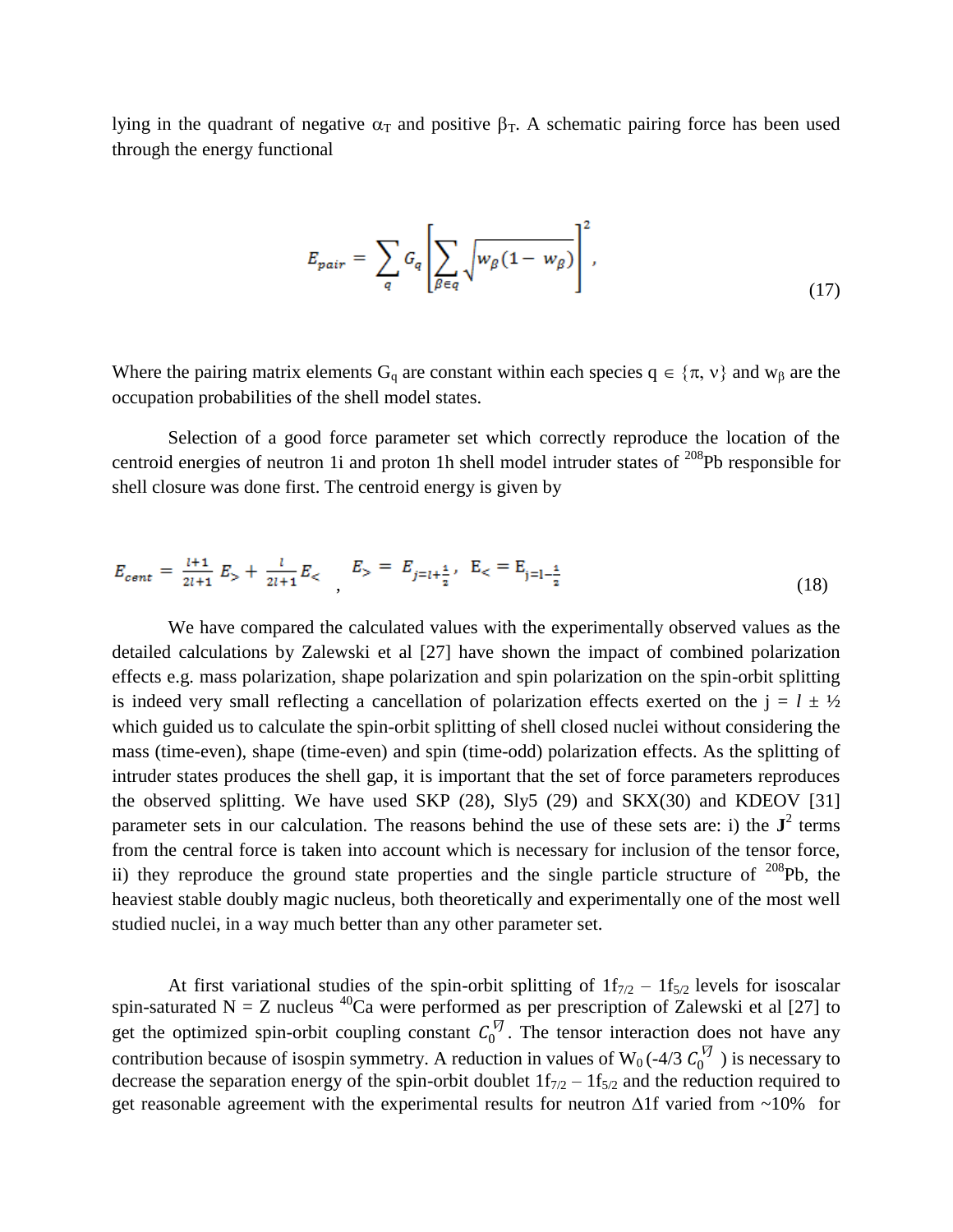SKP parameter set to ~35% for SKX set. To get the optimized isoscalar tensor coupling constant  $C_0^J$  focus was shifted to <sup>56</sup>Ni which is a spin-unsaturated isoscalar nucleus and the same shell model states are involved. The splitting of spin-orbit partner  $1f_{7/2} - 1f_{5/2}$  was utilised to optimize the coupling constant  $C_0^j$ . Finally, the isovector tensor coupling constant  $C_1^j$  was fixed by reproducing the spin-orbit level splittings of 1f state of isospin asymmetric  $N \neq Z$  nucleus <sup>48</sup>Ca. Optimum adjustment of the tensor coupling constants was done after calculating the spin-orbit splitting of several shell model states near the Fermi-surface of the doubly shell closed nucleus <sup>208</sup>Pb. .Zalewski et al have shown that the total polarization effect is very small in the case of single particle states of  $^{208}$ Pb. Therefore, theoretically calculated bare single particle energies of the nucleus can be compared directly with the experimental values without taking particlevibration coupling in to account. These three spin-orbit coupling constants have been used to find out the development of shells in different nuclei.

## **III. RESULTS AND DISCUSSION**

Reproduction of centroid energies of neutron 1i and proton 1h states responsible for shell closure of <sup>208</sup>Pb is a crucial test for inclusion of tensor interaction in the Skyrme Hartree Fock theory. In Table I we present the results for the force parameter sets SKP, SKX and Sly5 when we include tensor interaction. It is our contention that calculation of single particle energies from any theory should be compared with experimental energies of  $^{208}Pb$  first as there shell model single particle states have been identified unequivocally. In Table II the energies of spin-orbit partners  $1d_{5/2} - 1d_{3/2}$  proton states and  $1f_{7/2} - 1f_{5/2}$  for <sup>48</sup>Ca have been presented, which play an important role in the shell closure for  $Z = 20$  and  $N = 28$ . It is observed that the level splitting for 1f has been reproduced quite well by all the parameter sets but the splitting for proton 1d state has been underestimated. Our emphasis was on reproduction of splitting of 1f state for both the neutron as well as proton cases. For proton 1f splitting in <sup>48</sup>Ca we have obtained a difference of 4.99 MeV for KDEOV [31], 5.03 MeV for SKP and 4.96 MeV for Sly5 whereas the experimental value is 4.94 MeV [32]. This performance vindicates our conjecture.

Spherical nature of <sup>16</sup>O confirmed by a small value of  $\beta$ <sub>2</sub>(0.15) by Tshoo et al [5] is the main reason to apply spherical symmetry in the solutions of HF equations for oxygen isotopes. Spherical symmetry has been assumed for calculations to all the nuclei under consideration. Actually the indication of a shell closure at  $N = 16$  was obtained while observing the evolution of shell gap of  $Z = 8$  isotopes in Ref. [22]. The energy difference between the  $v2s_{1/2}$  and  $v1d_{3/2}$  state is a measure of the shell gap for  $N = 16$  isotones. While the experimental shell gap in <sup>24</sup>O is 4.0 MeV [8], the gap found is 4.09 MeV by KDEOV, 4.54 MeV by SKP and 3.91 MeV by Sly5 parameters. Then we have extended our calculations to check the development of a shell gap at  $N = 16$  for C, Ne, Mg and Si isotopes. The results for change of  $\Delta$ sd using Sly5, SKP and KDEOV parameters of C, O, Ne, Mg and Si isotopes with neutron numbers are displayed in Fig.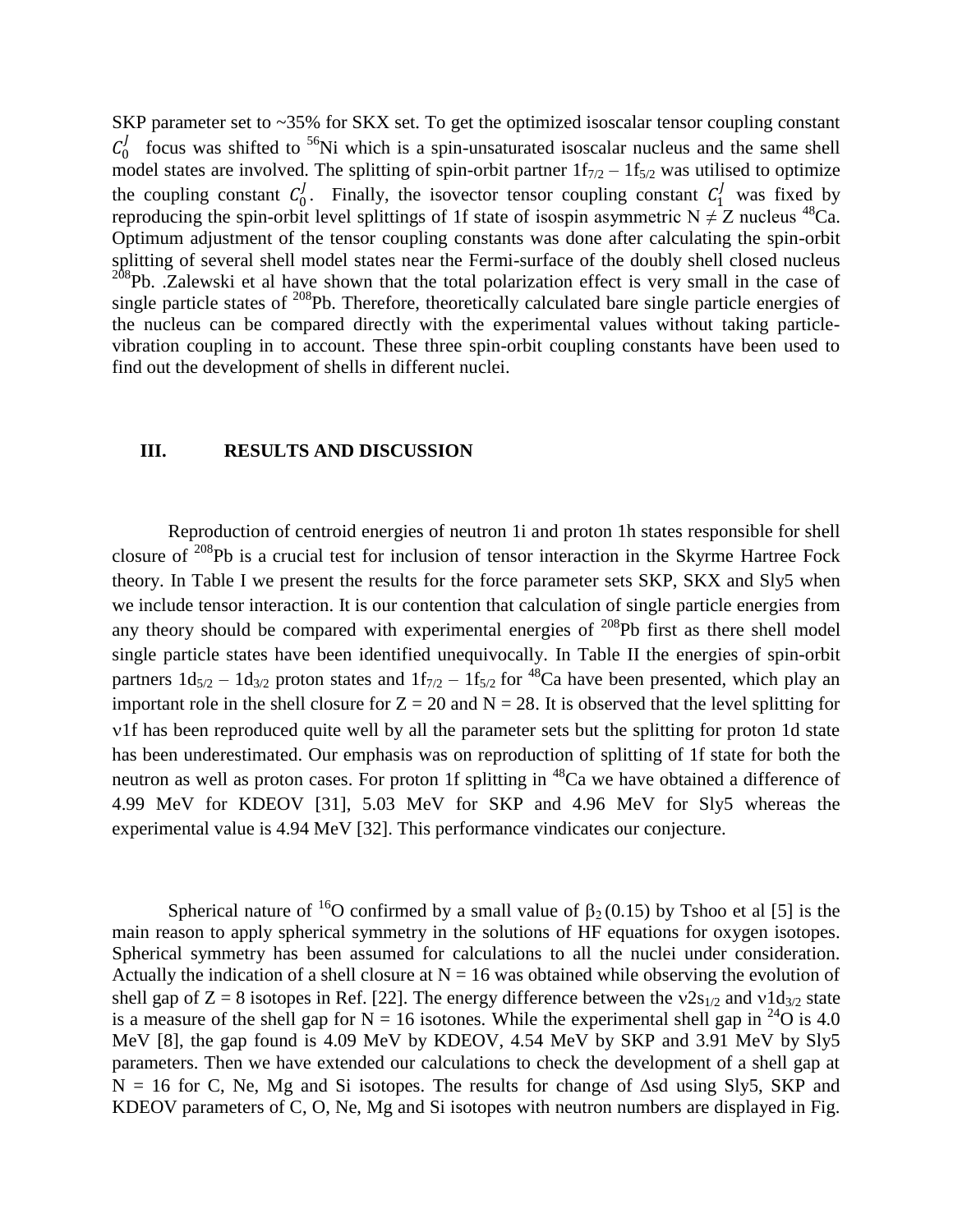1 where a clear signature of a strong shell closure at  $N = 16$  is observed. Shell closures can easily be identified by a drop of the binding energy for nuclei with two neutrons beyond a shell closure, followed by a more flat distribution with increasing numbers of neutrons. In Fig. 2 we present the variation of two neutron separation energy  $(S_{2n})$ . The experimental data has been taken from Audi and Wapstra [33]. Theoretical estimates have been done by using SKP parameter set after inclusion of tensor interaction. From the graphs of  $S_{2n}$  vs. neutron number it can be observed that there is a clear change in the gradient at  $N = 16$  indicating a shell closure. The shell gap can be evaluated in another way [34] : for the neutron gaps at  $N_{\text{magic}}$  we have calculated the singleparticle energies of the last occupied (below) and the first unoccupied (above) orbit, *b* and *a*, as  $e_b(Z, N_{\text{magic}}) = -[E(Z, N_{\text{magic}}) - E(Z, N_{\text{magic}} - 1)] = -S_n(Z, N_{\text{magic}})$ , (19)  $e_a(Z, N_{\text{magic}}) = -[E((N Z_{\text{magic}} + 1) - E(Z, N_{\text{magic}})] = -S_n(Z, N_{\text{magic}} + 1)$ , (20) where  $E$  are the binding energies and  $S<sub>n</sub>$  are the neutron separation energies. The energy of the gap is then evaluated as

$$
E_{\rm gap}(Z, N_{\rm magic}) = e_a - e_b. \tag{21}
$$

Alternatively we can write  $E_{\text{gap}}(Z, N_{\text{magic}}) = -E(Z, N_{\text{magic}+1}) + 2E(Z, N_{\text{magic}}) - E(Z, N_{\text{magic}-1})$ (22)

The results are displayed in Fig. 3 from where it is quite apparent that a shell closure is appearing at N =16 for O, Ne and Mg nuclei in case of both SKP and SKX parameter sets. Thus it can be seen that inclusion of tensor interaction in Skyrme Hartree Fock theory reorganizes the single particle level ordering for neutron rich nuclei in  $A \sim 20 - 30$  region in such a way that a new area of magicity appears at  $N = 16$  for these nuclei.

Indication of a neutron shell closure at  $N = 32$  was obtained in the theoretical study of shell gap evolution of  $Z = 20$  isotopes in Ref. 23. After filling up of  $1f_{7/2}$  shell closure excess neutrons fill up  $2p_{3/2}$  state first and then the  $2p_{1/2}$  state get filled up. Shell gap at N = 32 is developed due to a large splitting of the 2p shell model state in neutron rich nuclei. The strength of spin-orbit potential of the exotic nuclei plays a vital role in forming an area of magicity in this region. The role of tensor interaction in producing a suitable spin-orbit potential needed to produce a considerably large splitting of 2p states has been probed in this work. In Fig. 4 the energy difference of  $2p_{3/2} - 2p_{1/2}$  states of Ca, Ti, Cr, Fe and Ni isotopes using Sly5, SKP and SKX parameter sets is presented. It can be seen that a marked change in the level splitting indicating formation of an island of magicity appears at  $N = 32$  for all these nuclei. This phenomenon vindicates the importance of tensor interaction in shell formation.

That the variation of two neutron separation energy with increasing neutron number provides information about shell closure was discussed earlier and the procedure has been applied to Ca, Ti, Cr, Fe and Ni isotopes to check whether any indication can be found for these nuclei when more and more neutrons are added. In Fig. 5 we find that theoretical results closely follow the experimental values [33] in predicting a shell closure at  $N = 32$ . It must be mentioned here that the signature of shell closure is not that distinct.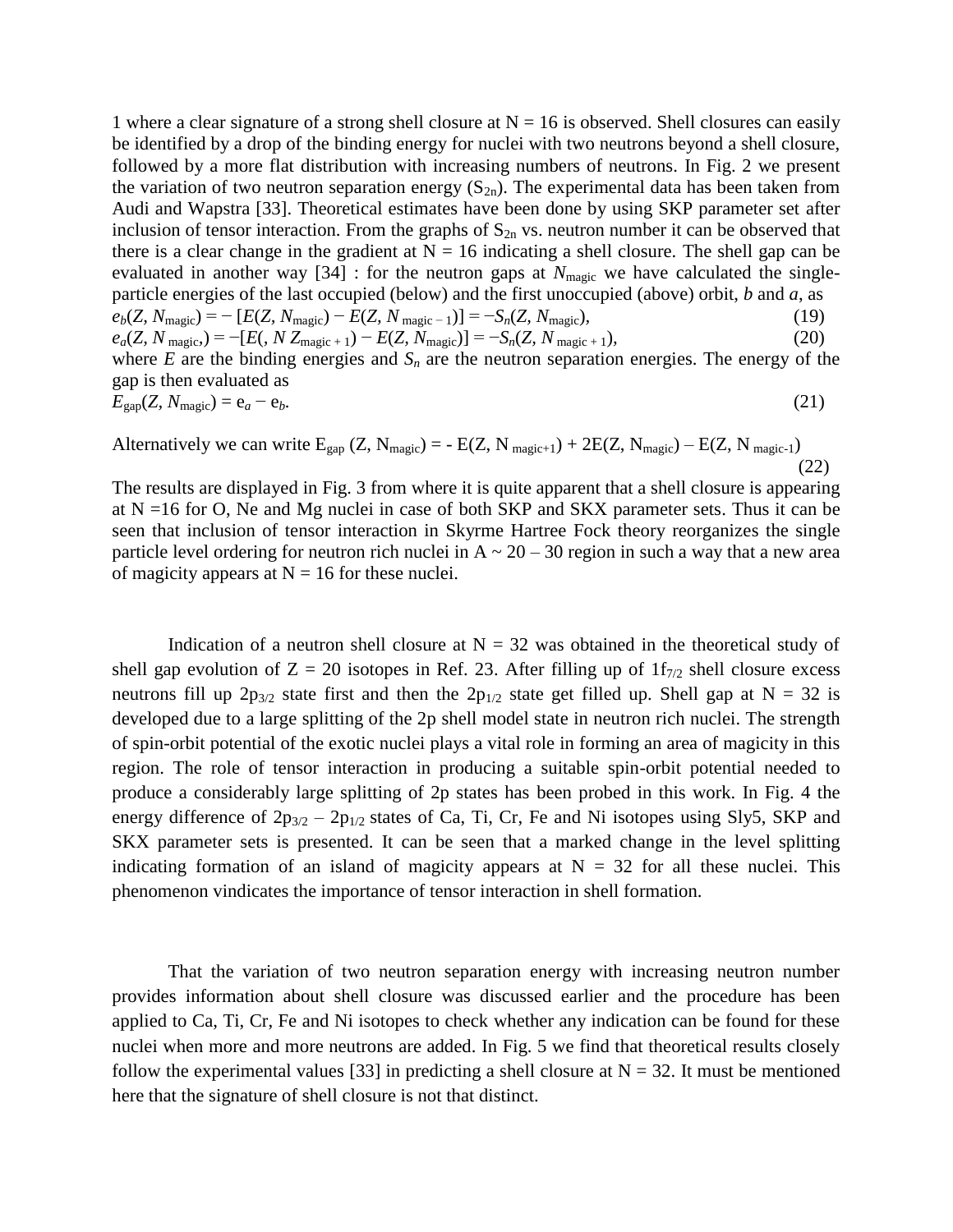Shell gaps for  $N = 32$  using binding energy prescription have been evaluated for Ca and Ti nuclei by SKP and SKX parameters. The results appearing at Fig. 6a and 6b shows clearly sharp peaks at  $N = 32$  indicating neutron shell closure for these nuclei. Actually tensor included  $HF + RPA$  type of calculation is required to check the energy of first  $2^+$  state, other excited states and the corresponding BE(2) values for completing the structure information.

# **IV**. **CONCLUSION**

Development of new shell structure in exotic nuclei needs prodding from different angles. Formation of shell closures at  $N = 16$  and at  $N = 32$  drew attentions from several quarters. Introduction of tensor interaction in SKHF theory optimized to reproduce observed splitting of 1f shell model state in  $40$ ,  $48$ Ca and  $56$ Ni has been found to be able in locating experimentally observed new shell closures at the right position for several neutron rich nuclei. Different mechanisms like variation of splitting of shell model states with increasing neutron number, systematics of two neutron separation energies and difference in energies of the last hole state and first particle state calculated through Skyrme Hartree Fock theory after inclusion of optimized tensor interaction point towards the new areas of magicity at  $N = 16$  and  $N = 32$ convincingly.

**ACKNOWLEDGEMENT** The author thanks the University Grants Commission for support by the Emeritus Fellowship  $[$  No. F.6-34/2011(SA – II)].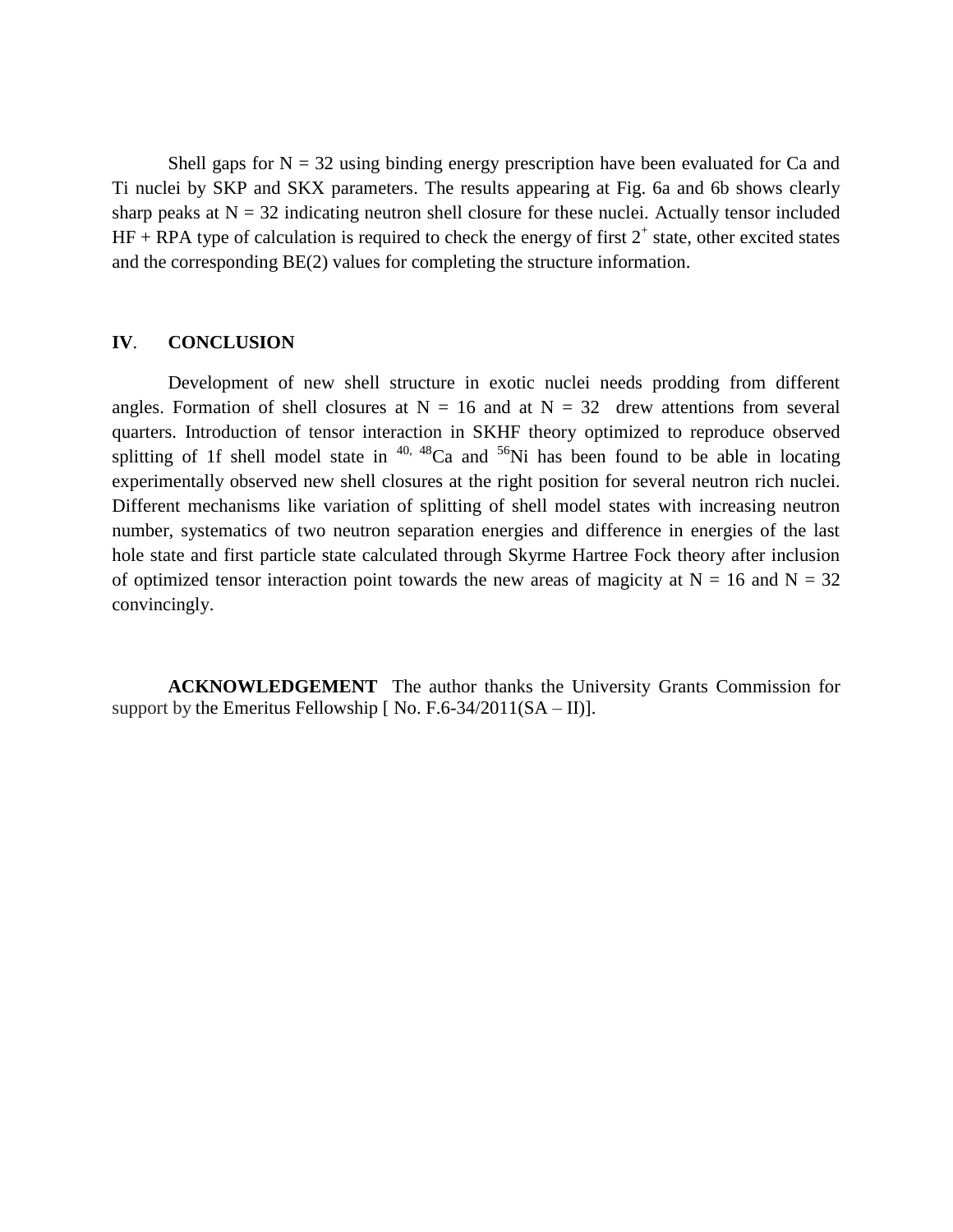#### **REFERENCES**

- [1] M.G. Mayer, Phys. Rev. **75**, 1969 (1949) and O. Haxel, J.H.D. Jensen, and H.E. Suess, Phys. Rev. **75**, 1766 (1949)
- [2] T. Otsuka, R. Fujimoto, Y. Utsuno, B. A. Brown, M.Honma, and T. Mizusaki, Phys. Rev. Lett. **87**, 082502 (2001).
- [3] T. Otsuka, T. Suzuki, R. Fujimoto, H. Grawe, and Y. Akaishi, Phys. Rev. Lett. **95**, 232502 (2005).
- [4] T. Otsuka, T. Suzuki, J. D. Holt, A. Schwenk, and Y. Akaishi, Phys. Rev. Lett. **105**, 032501 (2010).
- [5] K. Tshoo et al, Phys. Rev. Lett. **109**, 022501 (2012)
- [6] C. R. Hoffman et al., Phys. Lett. B **672**, 17 (2009).
- [7] M. Stanoiu et al., Phys. Rev. C **69**, 034312 (2004).
- [8] Z. Elekes et al Phys. Rev. Lett. **98**, 102502 (2007)
- [9] A. Ozawa, T. Kobayashi, T. Suzuki, K. Yoshida, and I. Tanihata, Phys. Rev. Lett. **84**, 493 (2000).
- [10] B. A. Brown and W. A. Richter, Phys. Rev. C **72**, 057301 (2005).
- [11] R. Kanungo, I. Tanihata, and A. Ozawa, Phys. Lett. B **528**, 58 (2002)
- [12] J. I. Prisciandaro *et al.*, Phys. Lett. B **510**, 17 (2001)
- [13] X.L. Tu et al, Z. Phys. A **337**, 361 (1990)
- [14] A. Huck et al, Phys. Rev. C **31**, 2226(1985)
- [15] F. Tondeur, CERN Report No. **81-09**, p. 81 (1981)
- [16] D. E. Appelbe *et al.*, Phys. Rev. C **67**, 034309 (2003)
- [17] S.N. Liddick et al, Phys. Rev. C **70**, 064303 (2004)
- [18] R. V. F. Janssens *et al.*, Phys. Lett. B **546**, 55 (2002)
- [19] D. C. Dinca et al, Phys. Rev. C **71**, 041302 (2005)
- [20] M. Honma et al. Phys. Rev. C **65**:061301, 2002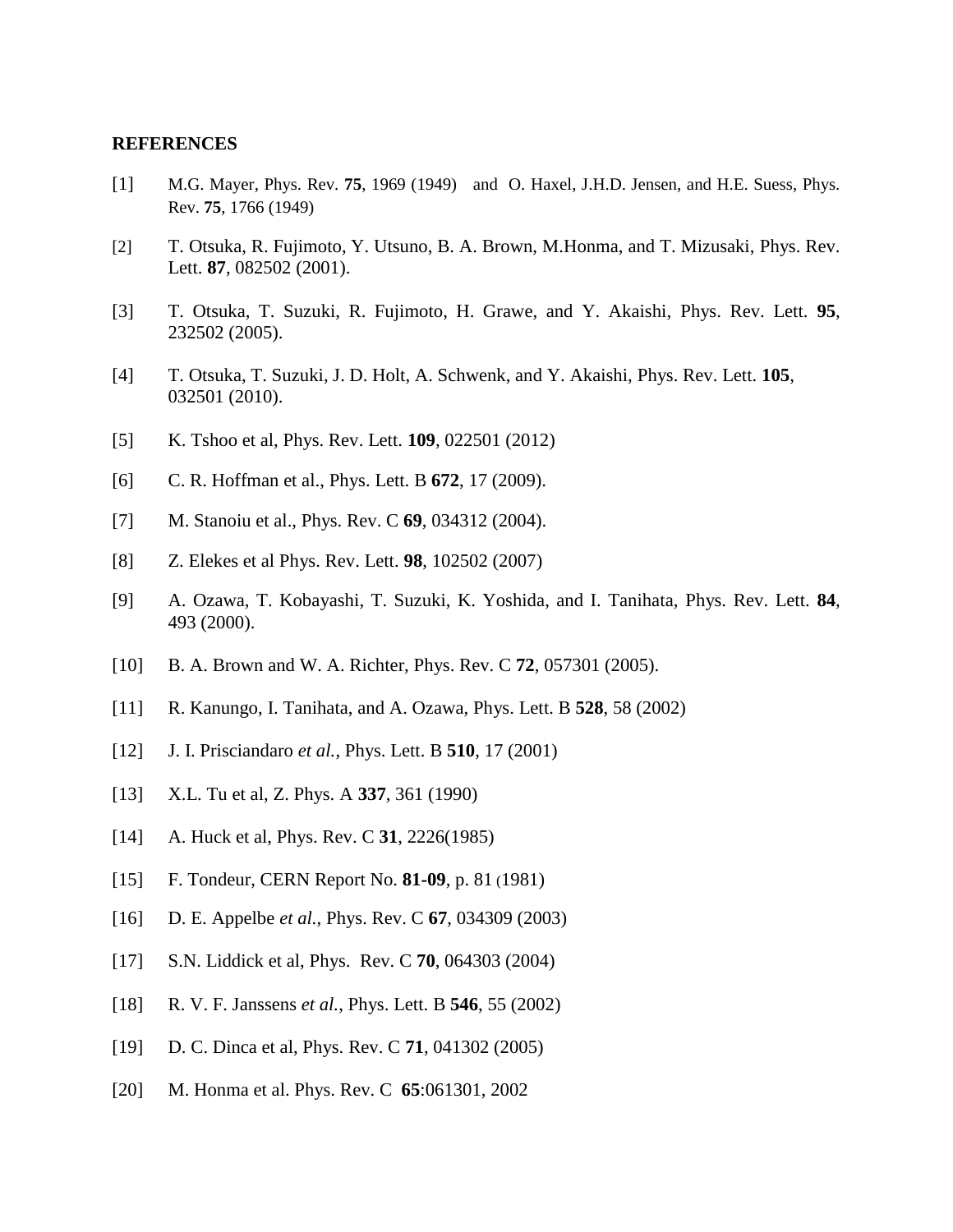- [21] H. Nakada, Phys. Rev. C **81**, 051302(R) (2010)
- [22] M. Bender et al, Phys. Rev. C **80** (2009) 064302.
- [23] R. Bhattacharya, Nucl. Phys. A **913**, 1 (2013)
- [24] R. Bhattacharya, Jour. Mod. Phys. **4**, 33 (2013)
- [25] T. Lesinski, M. Bender, K. Bennaceur, T. Duguet and J. Meyer, Phys. Rev., C **76** (2007) 014312
- [26] F. Stancu, D.M. Brink and H. Flocard, Phys. Lett., B **68** (1977) 108
- [27] M. Zalewski, J. Dobaczewski, W. Satula and T.R. Werner, Phys. Rev. C **77** (2008) 024316
- [28] J. Dobaczewski, H. Flocard and J. Treiner, Nucl. Phys. A **422** (1984) 103
- [29] E. Chabanat et al, Nucl. Phys. A **635** (1998) 231
- [30] B.A. Brown, Phys. Rev. C 58 (1998) 220
- [31] B. K. Agrawal, Shashi K. Dhiman and Raj Kumar, Phys. Rev. C **73**, 034319 (2006)
- [32] N. Schwierz, I. Wiedenhover and A. Volya, arXiv:0709.3525
- [33] G. Audi and A.H. Wapstra, Nucl. Phys. **A595**, 409(1995).
- [34] A.T. Gallant et al Phys. Rev. Lett. **109**, 032506 (2012)
- [35] M. Moreno-Tores et al, Phys. Rev. C **81**, 064327 (2010)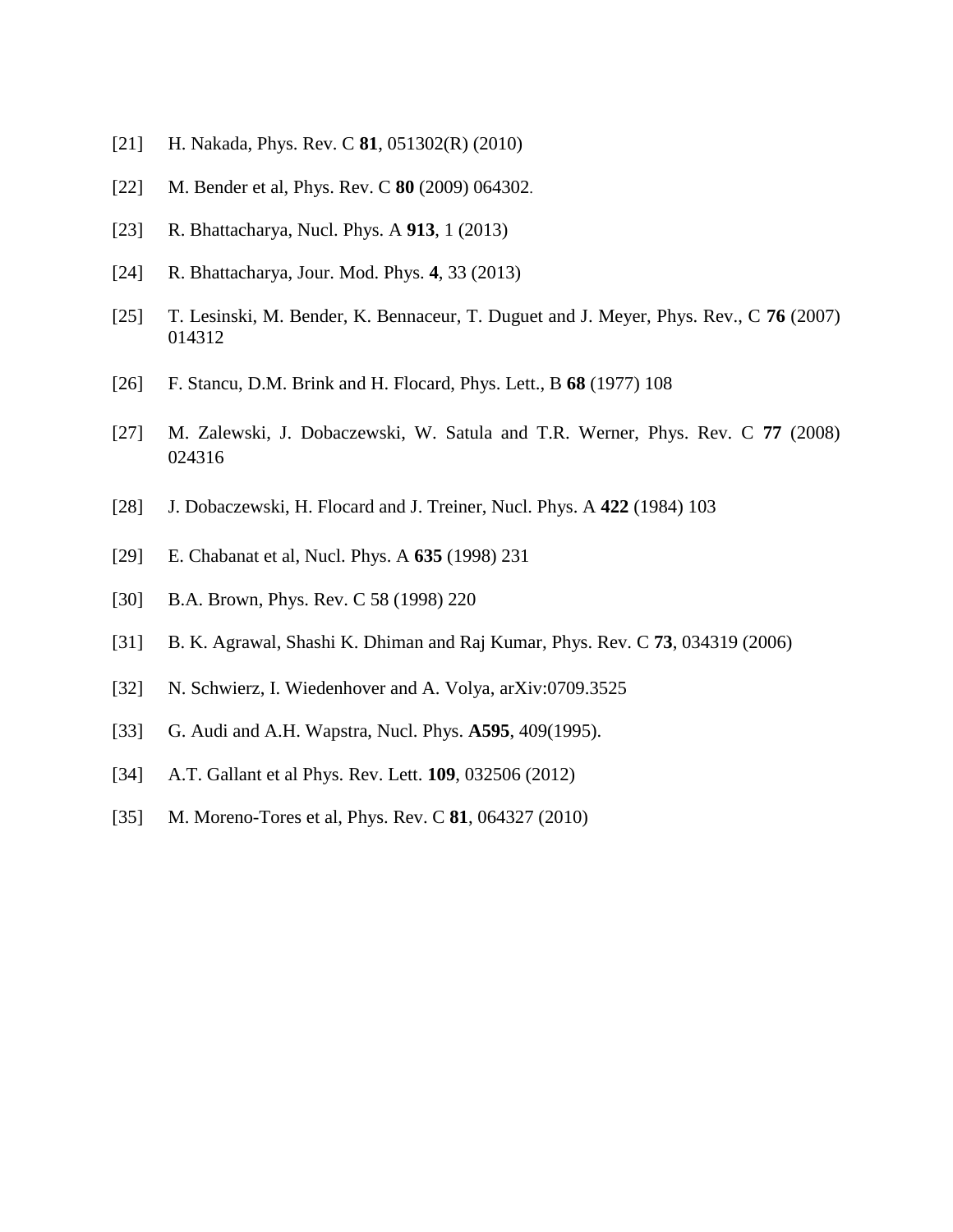# Table I

Centroid energies of neutron/proton states responsible for shell closure of <sup>208</sup>Pb

| $E_{nl}/Force$ | SKPT <sup>a</sup> | SKXT <sup>b</sup> | $SlyT5^{c}$ | EXPT. <sup>d</sup> |
|----------------|-------------------|-------------------|-------------|--------------------|
| v 1i           | 5.75              | 6.25              | 5.84        | 6.24               |
| $\pi$ 1h       | 6.31              | 6.77              | 6.85        | 6.83               |

a) Ref. 27 c) Ref. 29 d) Ref. 28 e) Ref. 24

# Table II

Separation energies of neutron/proton spin-orbit partner states responsible for shell closure of  $48\overline{\text{Ca}}$ 

| $E_{nl}/Force$  | <b>SKPT</b> | <b>SKXT</b> | Sly5T | EXPT. <sup>a</sup> |
|-----------------|-------------|-------------|-------|--------------------|
| $v \Delta 1f$   | 8.06        | 8.15        | 8.03  | 8.01               |
| $\pi \Delta 1d$ | 3.70        | 3.18        | 3.44  | 5.29               |

a) Ref. 30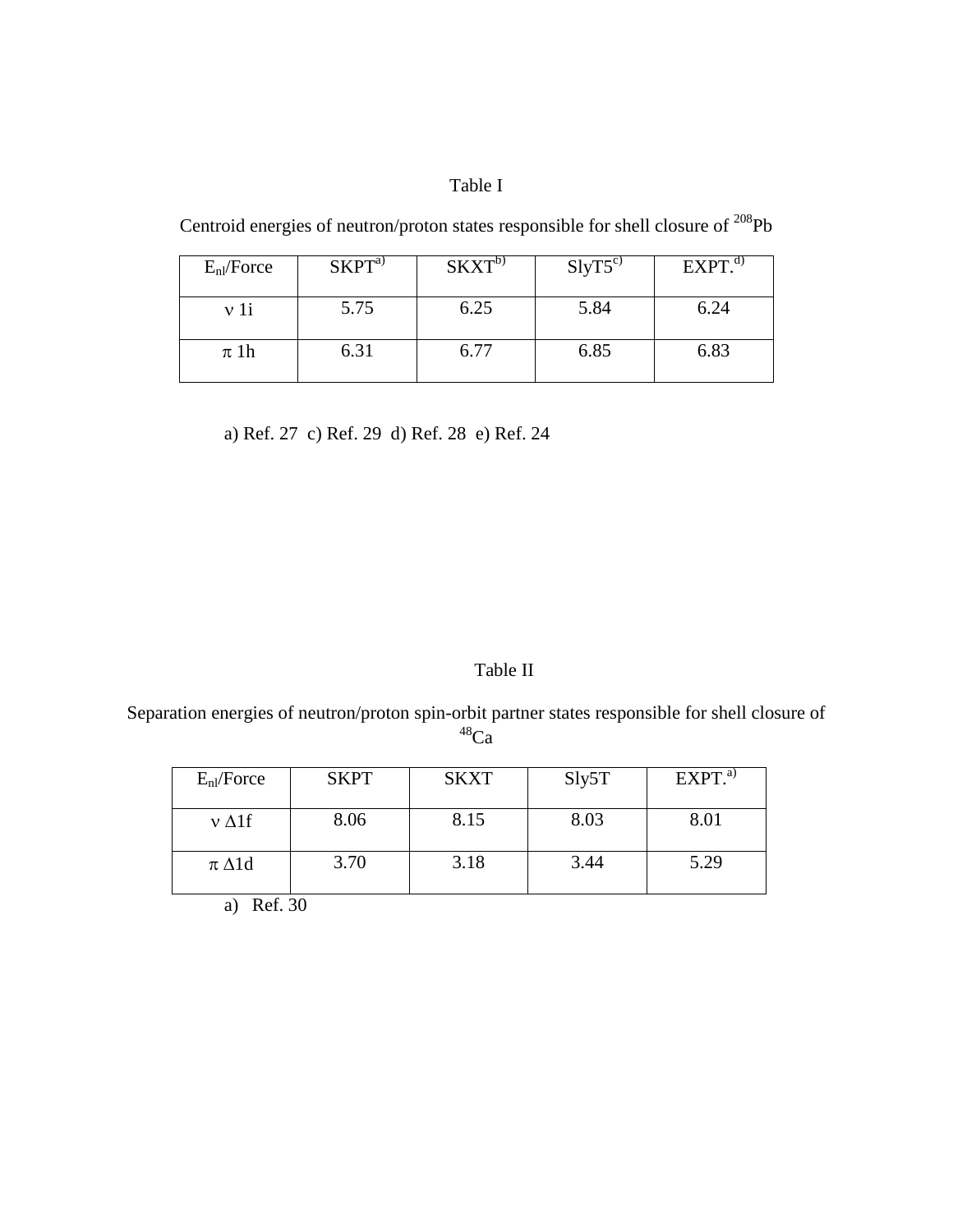## **FIGURE CAPTION**

- Fig. 1 "(Colours on line)" Change of  $\Delta_{sd}$  of C, O, Ne, Mg and Si isotopes with neutron numbers
- Fig. 2 "(Colours on line)" Variation of two neutron separation energy  $(S_{2n})$  for Ne, Mg and Si isotopes
- Fig. 3 "(Colours on line)" Variation of Egap for O, Ne and Mg nuclei
- Fig. 4 "(Colours on line)" Energy difference of  $2p_{3/2} 2p_{1/2}$  states of Ca, Ti, Cr, Fe and Ni isotopes
- Fig. 5 "(Colours on line)" Variation of two neutron separation energy  $(S_{2n})$  for Ca, Ti, Cr, Fe and Ni isotopes

Fig. 6a "(Colours on line)" Evolution of shell gap for Ca and Ti isotopes by SKP parameters

Fig. 6b "(Colours on line)" Evolution of shell gap for Ca and Ti isotopes by SKX parameters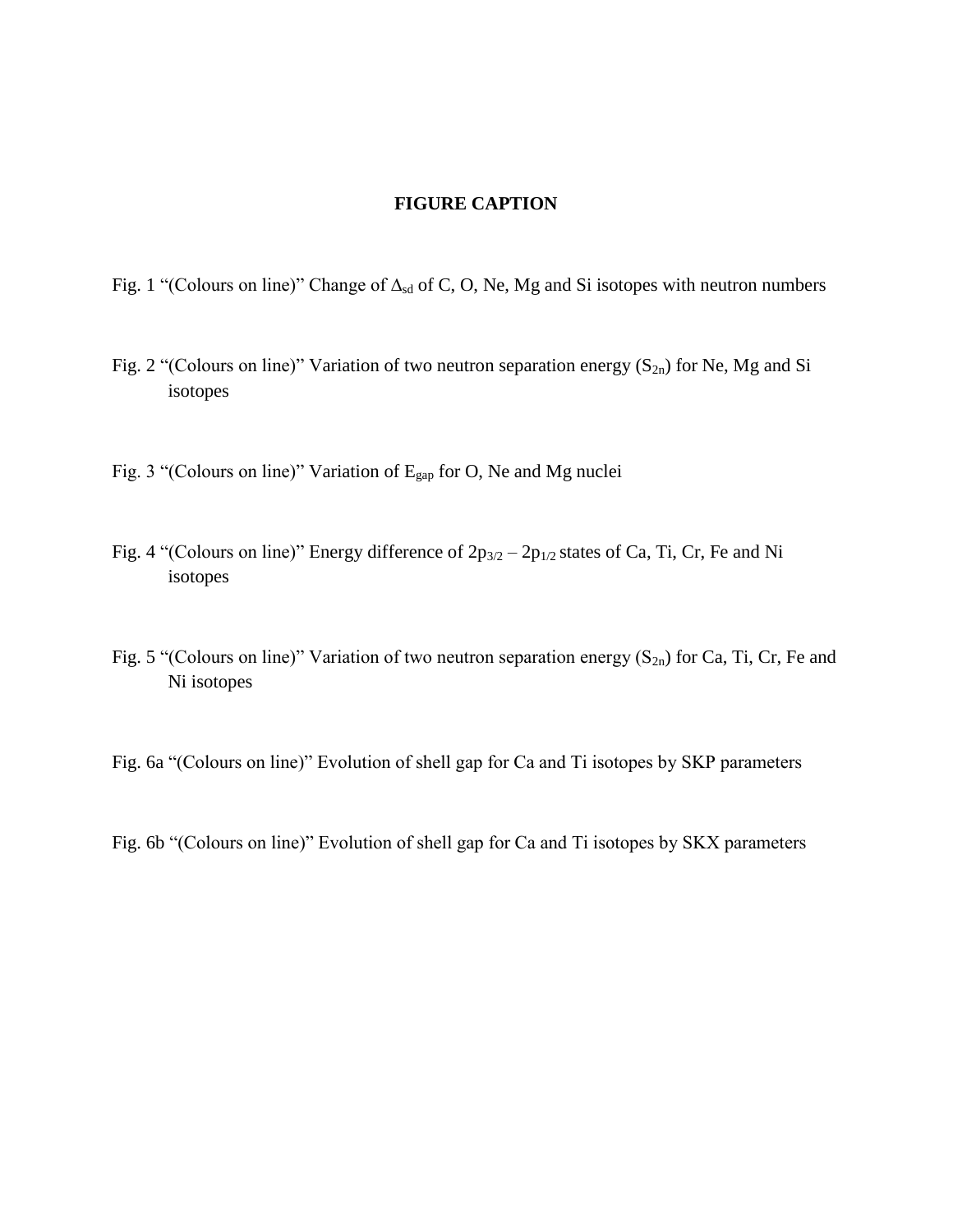

Fig. 1 "(Colours on line)" Change of  $\Delta_{sd}$  of C, O, Ne, Mg and Si isotopes with neutron numbers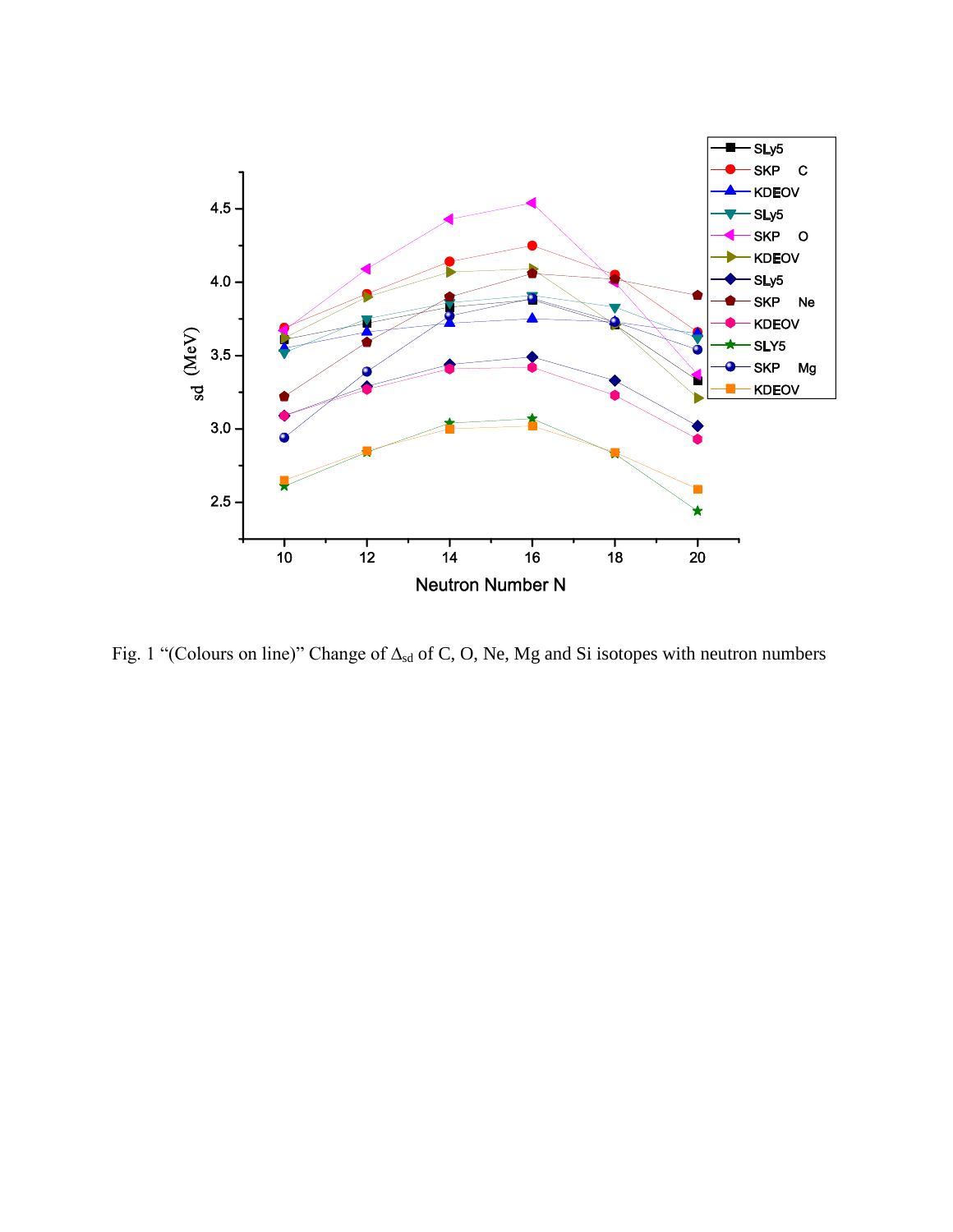

Fig. 2 "(Colours on line)" Variation of two neutron separation energy  $(S_{2n})$  for Ne, Mg and Si isotopes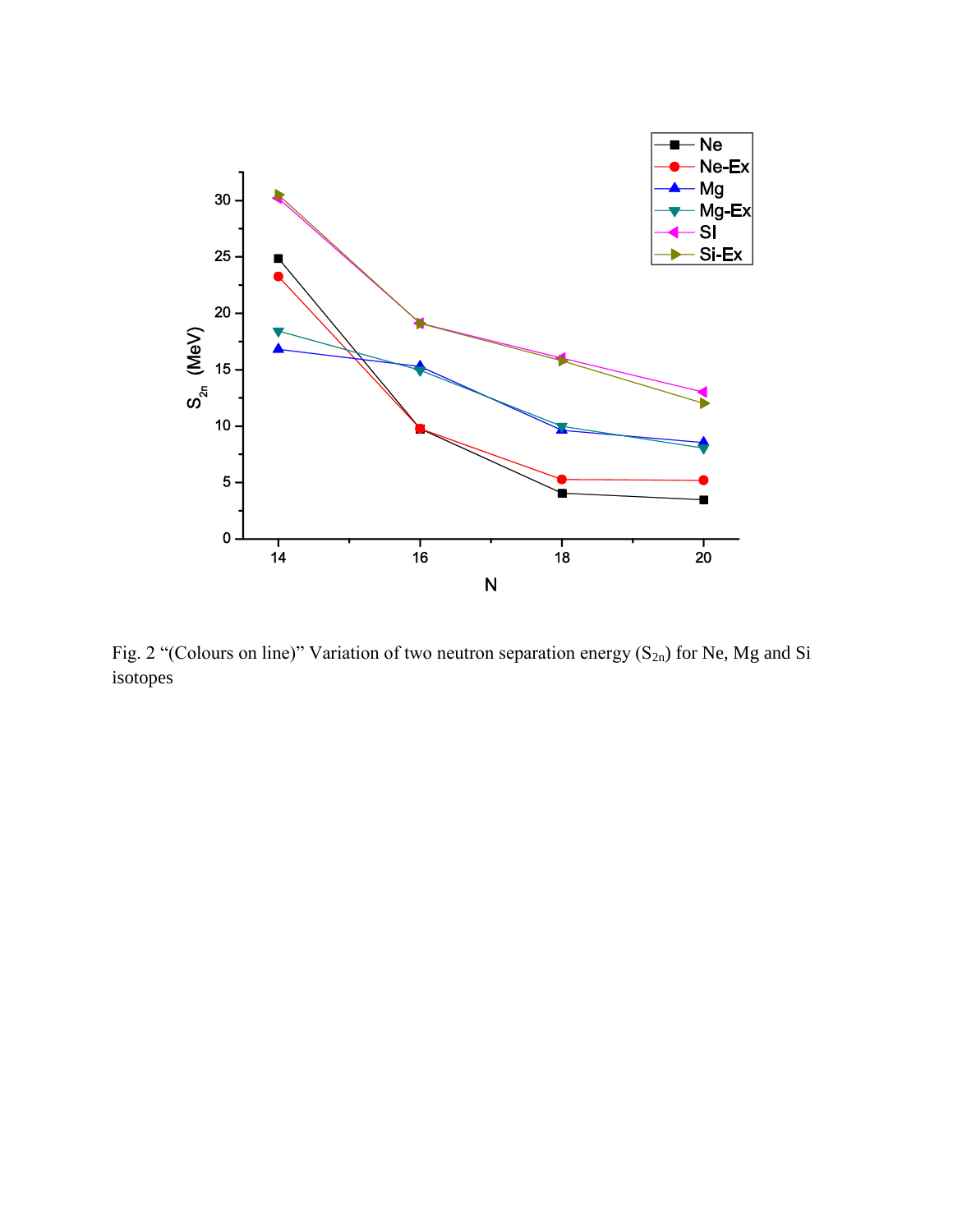

Fig. 3 "(Colours on line)" Variation of Egap for O, Ne and Mg nuclei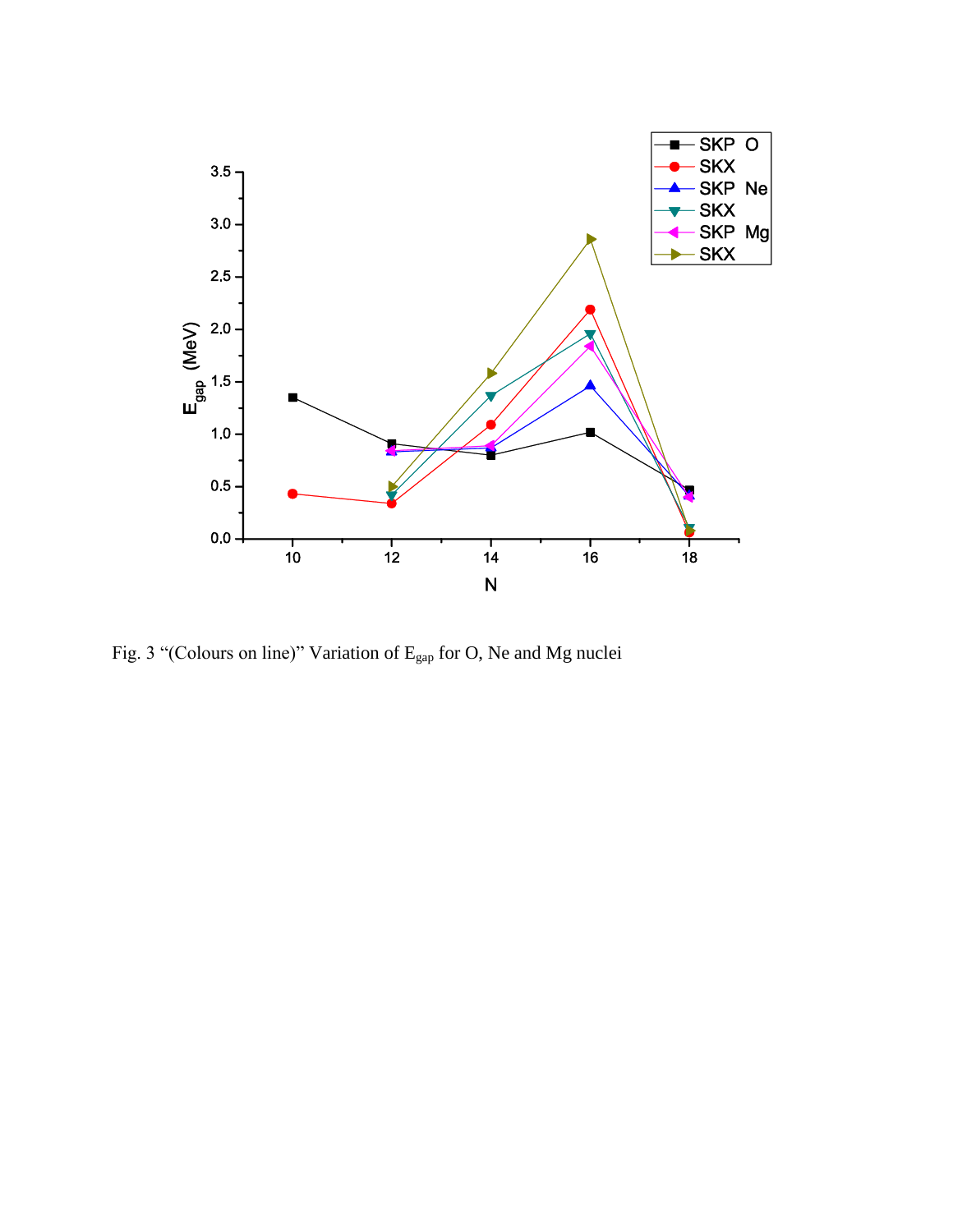

Fig. 4 "(Colours on line)" Energy difference of  $2p_{3/2} - 2p_{1/2}$  states of Ca, Ti, Cr, Fe and Ni isotopes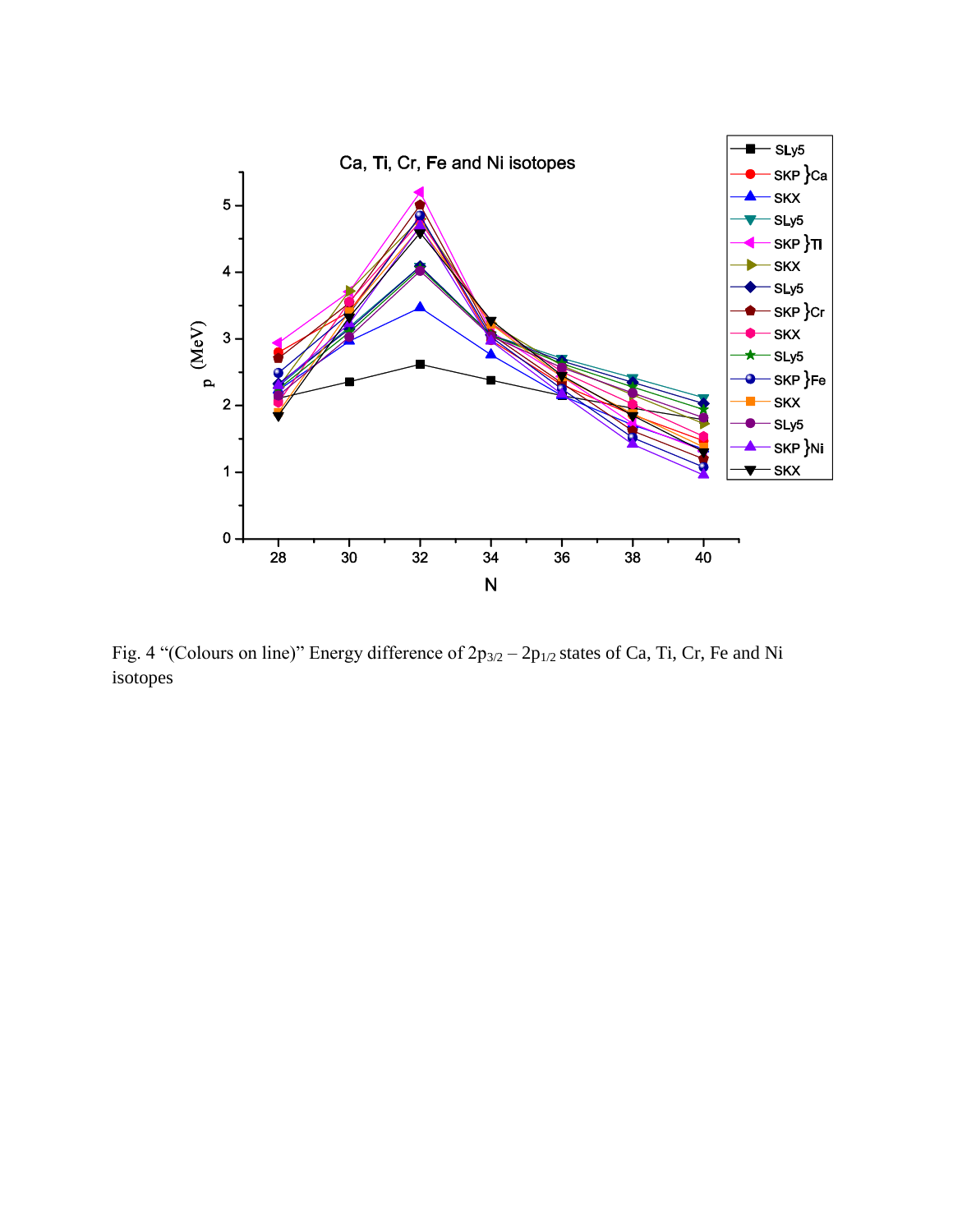

Fig. 5 "(Colours on line)" Variation of two neutron separation energy  $(S_{2n})$  for Ca, Ti, Cr, Fe and Ni isotopes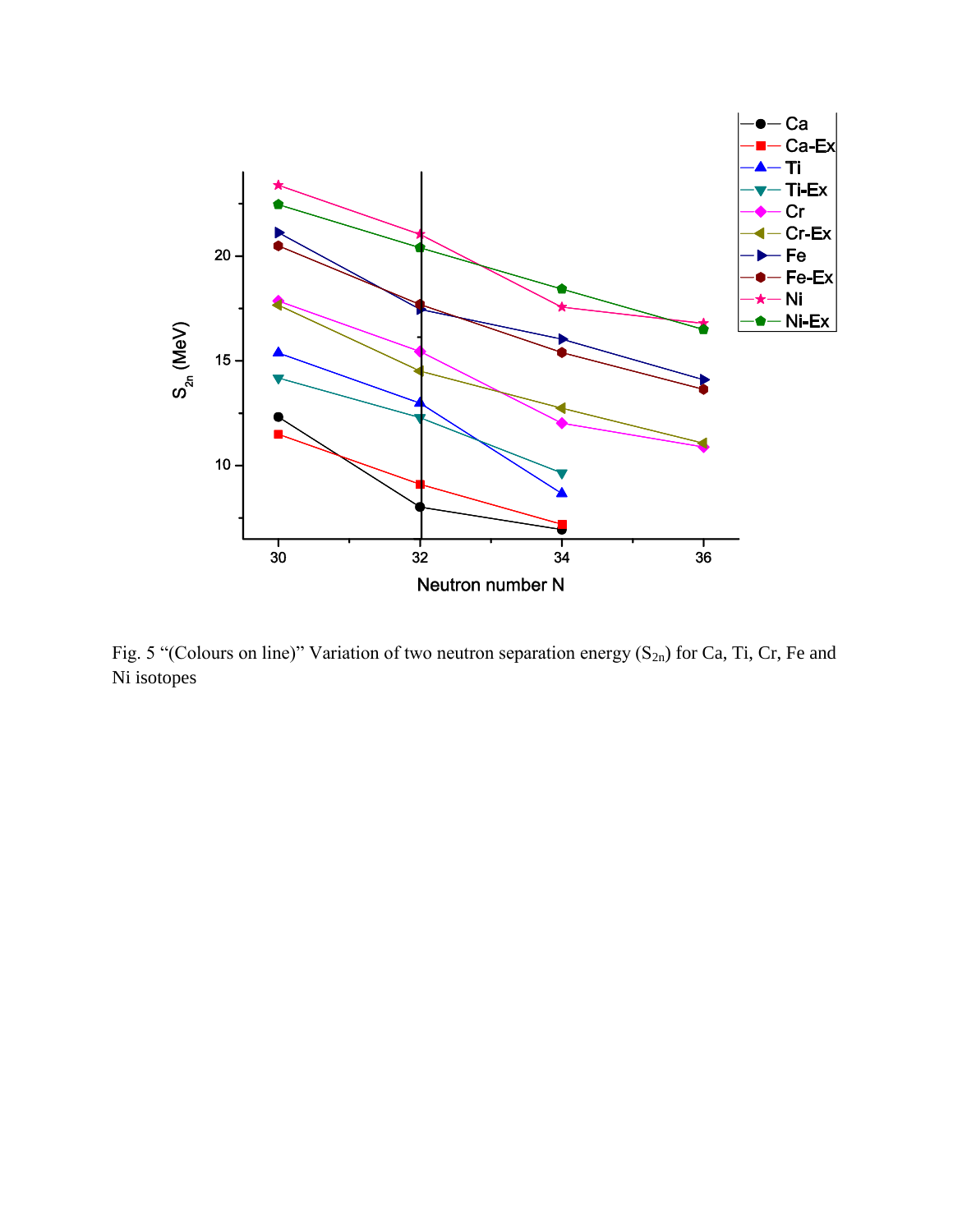

Fig. 6a "(Colours on line)" Evolution of shell gap for Ca and Ti isotopes by SKP parameters